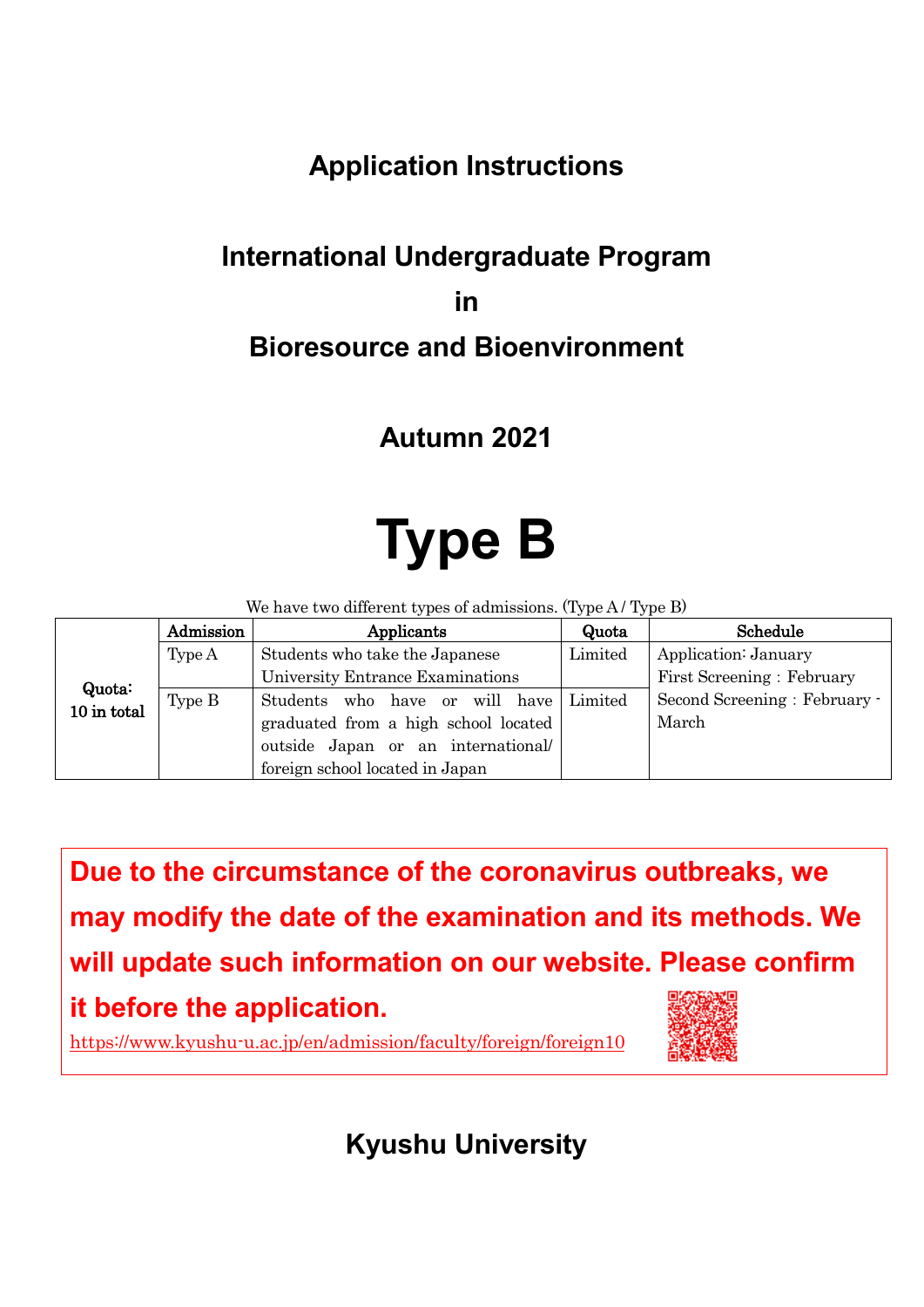# 【**TABLE OF CONTENTS**】

| Table of Contents                                                                                                                                                                                                                    | 1                |
|--------------------------------------------------------------------------------------------------------------------------------------------------------------------------------------------------------------------------------------|------------------|
|                                                                                                                                                                                                                                      | $\overline{2}$   |
|                                                                                                                                                                                                                                      | 3                |
|                                                                                                                                                                                                                                      | 3                |
|                                                                                                                                                                                                                                      | 4                |
|                                                                                                                                                                                                                                      | $\overline{4}$   |
|                                                                                                                                                                                                                                      | 4                |
|                                                                                                                                                                                                                                      | 5                |
|                                                                                                                                                                                                                                      | 6                |
| 4.4. Send Application Form and Documents via Registered Mail<br>1998: The Mail                                                                                                                                                       | $\,6$            |
|                                                                                                                                                                                                                                      | 8                |
| 5.1. First Screening <b>Executive Contract Contract Contract Contract Contract Contract Contract Contract Contract Contract Contract Contract Contract Contract Contract Contract Contract Contract Contract Contract Contract C</b> | 8                |
| 5.2. Second Screening <b>Constantine Construction</b> Constant Construction Construction Construction Construction Construction Construction Construction Construction Construction Construction Construction Construction Construc  | 8                |
| 6. Applicants with Disabilities <b>Constantine Constantine Constantine Constantine Constantine Constantine Constantine Constantine Constantine Constantine Constantine Constantine Constantine Constantine Constantine Constanti</b> | 9                |
|                                                                                                                                                                                                                                      | $\boldsymbol{9}$ |
|                                                                                                                                                                                                                                      | 9                |
| 9. Financial Aid and Other Benefits                                                                                                                                                                                                  | 10               |
|                                                                                                                                                                                                                                      | 10               |
|                                                                                                                                                                                                                                      | 10               |
| 9.3. Kyushu University International Undergraduate Scholarship                                                                                                                                                                       | 10               |
|                                                                                                                                                                                                                                      | 11               |
|                                                                                                                                                                                                                                      | 12               |
| 11. Disclosure of Grades in the Admission Screenings 2021 [2010]                                                                                                                                                                     | 12               |
| 12. Other Important Information<br><u> 1980 - John Stein, mars and de Britain Born Stein, actor and de Britain Born Stein Born Stein Born Stein Born</u>                                                                             | 13               |
|                                                                                                                                                                                                                                      | 13               |
|                                                                                                                                                                                                                                      | 13               |
|                                                                                                                                                                                                                                      | 13               |
| 12.4. Purchase/preparation of your personal computer____________________________                                                                                                                                                     | 13               |
| 13. Ad Hoc Pre-qualification Screening                                                                                                                                                                                               |                  |

#### **< Contact Information >**

Admission Division of Student Affairs Department Kyushu University 744 Motooka Nishi-ku Fukuoka 819-0395 FAX: +81-92-802-2008 << Office Hours >> Mon. – Fri., 9:00 a.m. – 5:00p.m. (Japan time) E-mail: nyu-inquiry@jimu.kyushu-u.ac.jp Website[: www.kyushu-u.ac.jp](http://www.kyushu-u.ac.jp/)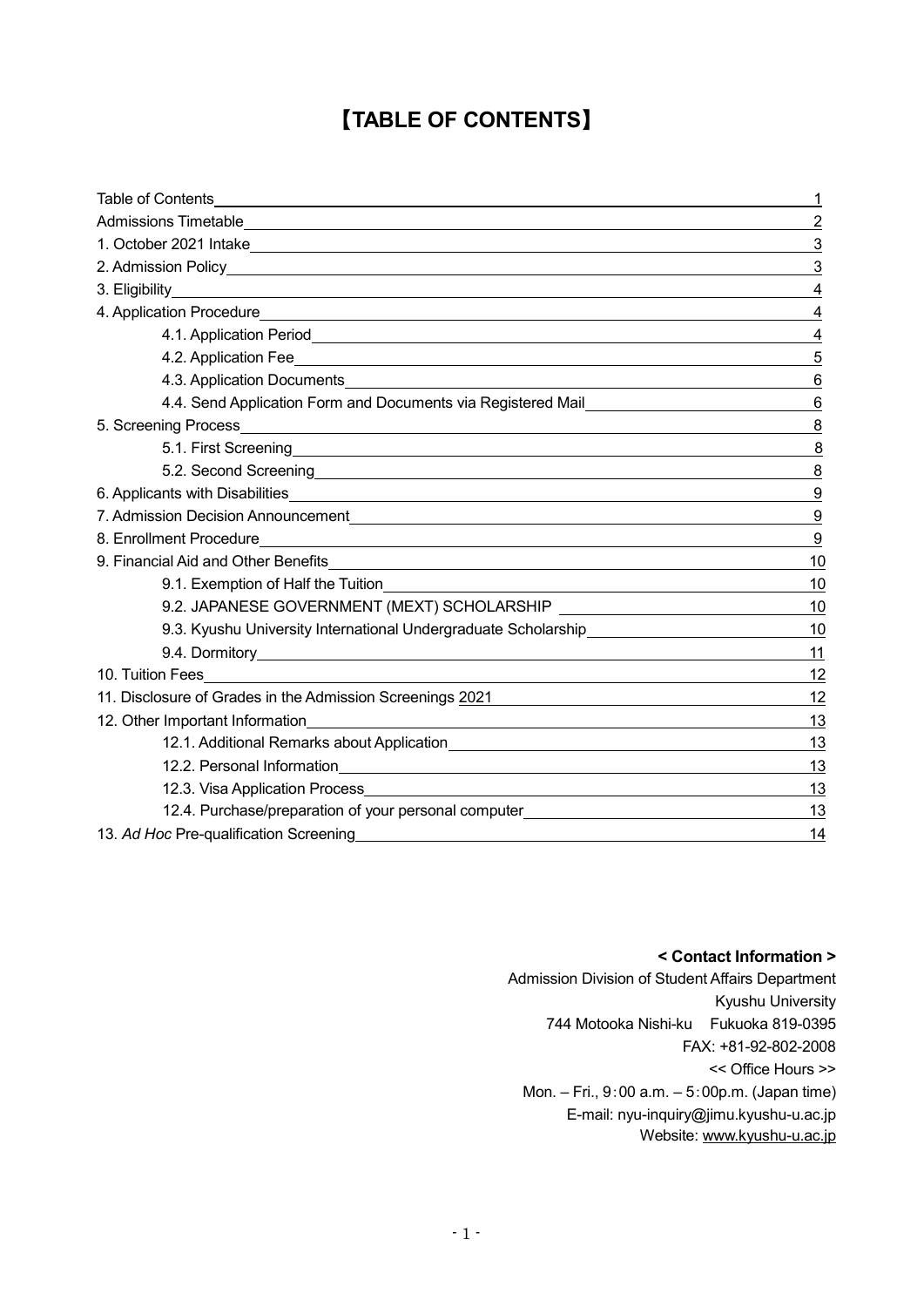# Admissions Timetable

| Application Period                      | January $6 - 21$ , 2021,<br>5 p.m. (Japan time) |
|-----------------------------------------|-------------------------------------------------|
| First Screening Results<br>Announcement | February 15, 2021 11 a.m.<br>(Japan time)       |
| Second Screening                        | Late February – Early March                     |
| Admission Decision<br>Announcement      | March 25, 2021<br>11 a.m. (Japan time)          |
| Enrollment Procedure Deadline           | April 19, 2021                                  |
| Start of the Semester                   | October 1, 2021                                 |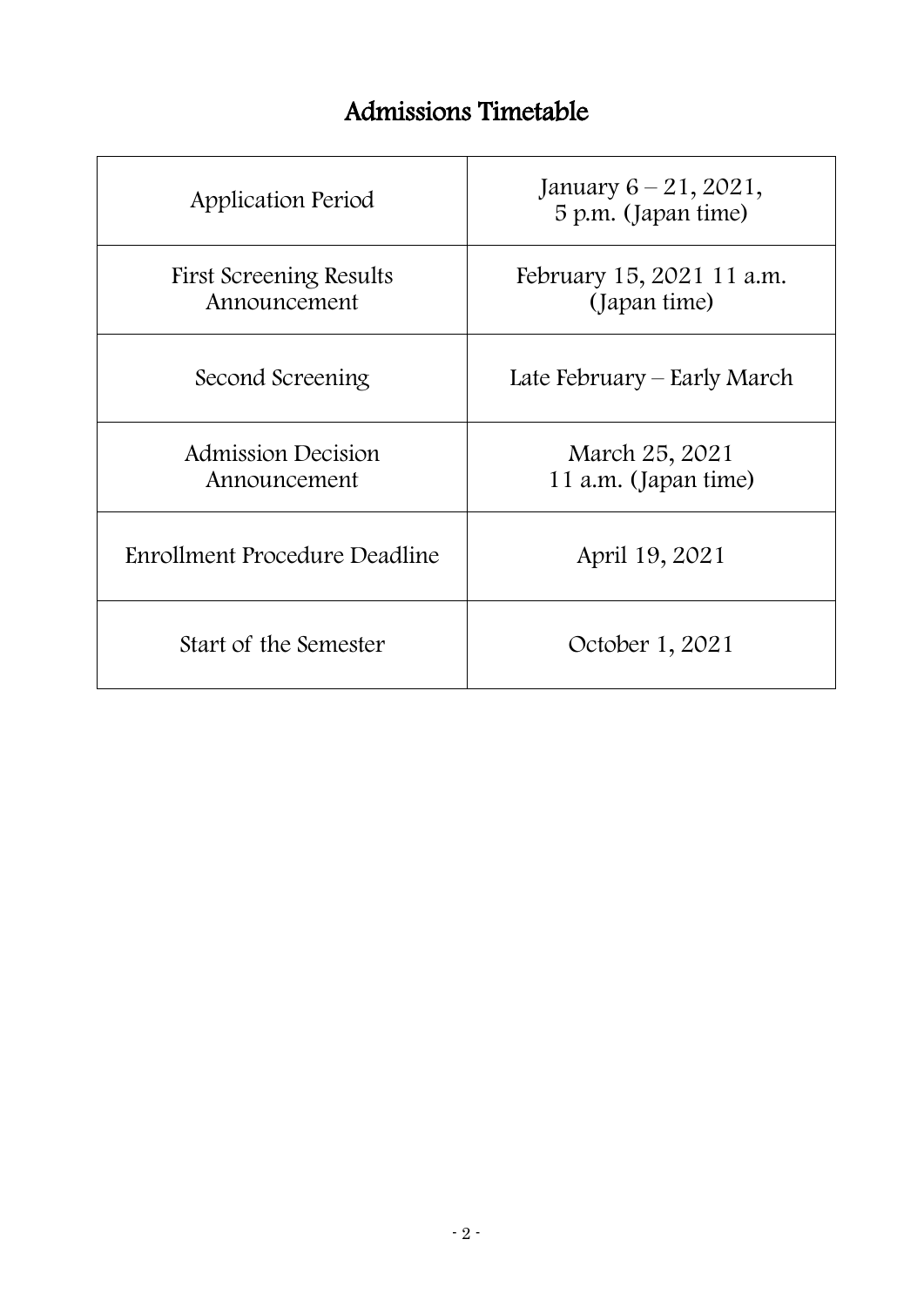# **Bioresource and Bioenvironment Application Instructions (Autumn 2021)**

The following instructions are for those applying for admission to the International Undergraduate Program in Bioresource and Bioenvironment starting in October 2021. We have two different types of admissions. (Type A / Type B). This application instruction document is for those who are going to apply under the admission type B. The International Undergraduate Program is a four-year bachelor program, in which all classes, with the exception of Japanese language classes, are taught in English.

# **1. October 2021 Intake**

Approximately 10 students in total

| Admission | Applicants                           | Quota   | Schedule                     |
|-----------|--------------------------------------|---------|------------------------------|
| Type A    | Students who take the Japanese       | Limited | Application: January         |
|           | University Entrance Examinations     |         | First Screening: February    |
| Type B    | Students who have or will have       | Limited | Second Screening: February - |
|           | graduated from a high school located |         | March                        |
|           | outside Japan or an international    |         |                              |
|           | foreign school located in Japan      |         |                              |

# **2. Admission Policy**

In the Department of Bioresource and Bioenvironment, we strive to provide our students with extensive scientific knowledge in bioresource, bioenvironment, biotechnology, and food science to enable them to acquire global expertise and skill in these advanced technologies, whilst also developing as well-balanced human beings.

The Department invites applicants who:

- Have a deep interest in scientific fields such as bioresource, bioenvironment, biotechnology, and food science and are highly motivated to pursue their careers in such fields.
- Show interest in a broad range of fields, as the study of bioresource and bioenvironment encompasses natural as well as social sciences as both basic and applied subjects, and as such, requires interdisciplinary knowledge.
- Are highly motivated to improve their communication skills and acquire a global perspective. In this age of globalization, the students are expected to develop high-level foreign language proficiency, particularly in English, and to be prepared for leadership roles in a global society.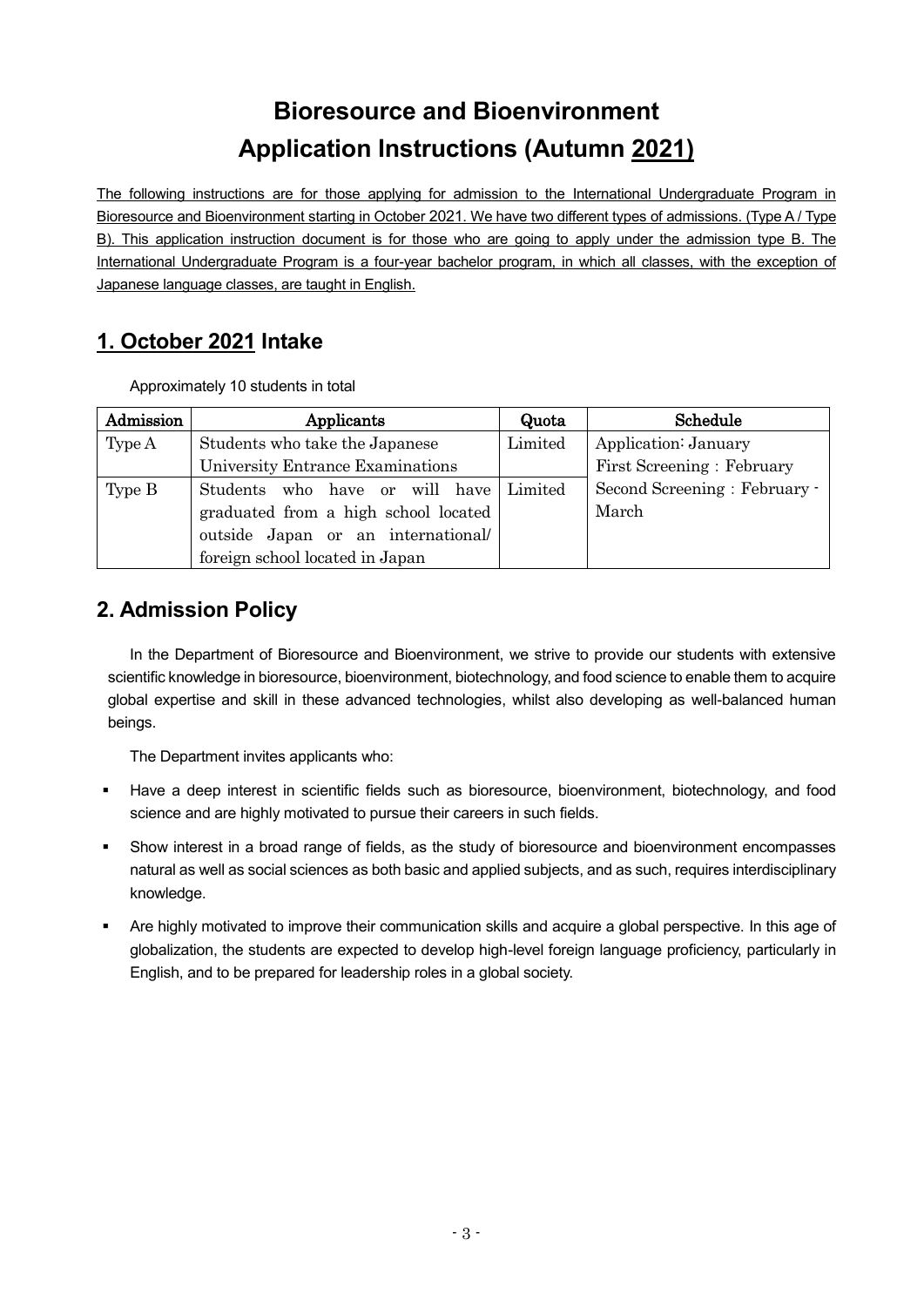# **3. Eligibility**

Applicants must meet one of the following requirements:

- 1. Completed or expected to complete 12 years of schooling outside Japan by September 30, 2021 (\*1) (or equivalent, as recognized by the Japanese Minister of Education, Culture, Sports, Science and Technology).(\*2)
- 2. Those who have, or who are expected to have by September 30, 2021, the International Baccalaureate Diploma/Certificate, the German Abitur, the French Baccalaureate, or General Certificate of Education Advanced Level; <sup>(\*3)</sup> or who have completed a course at an international school that is recognized by the Japanese Minister of Education, Culture, Sports, Science and Technology, which offers its curriculum in Japan,.
- 3. Aged 18 or over as of September 30, 2021 who are recognized, by the University's *ad hoc* prequalification screening, as having an academic level equivalent to or superior to those who have completed 12 years of schooling. (\*4)
- \*1: You are eligible to apply if you completed your school education outside Japan in less than 12 years, due to grade skipping and/or early graduation, but the standard duration of schooling as legally stipulated in your country is 12 years or longer. Please direct any inquiries to the Admission Division of the Student Affairs Department at Kyushu University.
- \*2: Those recognized as having completed or being expected to complete a course equivalent to 12 years of schooling by the Japanese Minister of Education, Culture, Sports, Science and Technology are the following:
	- (1) Those aged 18 or over as of September 30, 2021 who have passed a qualification test by September 30, 2021 to determine whether they have academic ability equivalent, or superior, to those who have completed a 12-year school education course in a foreign country or region.
	- (2) Those who by September 30, 2021 have received education in a country or region where its elementary and secondary education is completed in less than 12 years, and also have completed or are expected to complete a Japanese preparatory course recognized by the Japanese Minister of Education, Culture, Sports, Science and Technology.
	- (3) Those who by September 30, 2021 have completed or are expected to complete a course that is recognized by the Japanese Minister of Education, Culture, Sports, Science and Technology at an educational institute outside Japan which is equivalent to a high school. (Only applies to those who have completed a course of 11 or more years of school education in his/her residing country and meet the requirements set by the Japanese Minister of Education, Culture, Sports, Science and Technology.)
	- (4) Those who have completed or are expected to complete by September 30,2021 a course at an international school or a foreign educational institute that offers its curriculum in Japan, and that is recognized as an equivalent to a high school of the foreign country or region under their educational system by the Japanese Minister of Education, Culture, Sports, Science and Technology.
- \*3: For details, including the subjects and the grades required, please contact the Admission Division of the Student Affairs Department at Kyushu University.
- \*4: For details, see page 14 "*Ad Hoc* Pre-qualification Screening."

# **4. Application Procedure**

#### **4.1. Application Period**

You can only apply for one undergraduate program for the October 2021admission.

| January 6- January 21, 2021, 5:00 p.m. (Japan time)<br><b>Application Period</b> |  |
|----------------------------------------------------------------------------------|--|
|----------------------------------------------------------------------------------|--|

Please visit the following page to access the Kyushu University online application system to take the first step in the application process:

<http://www.kyushu-u.ac.jp/en/admission/faculty/foreign/foreign10/>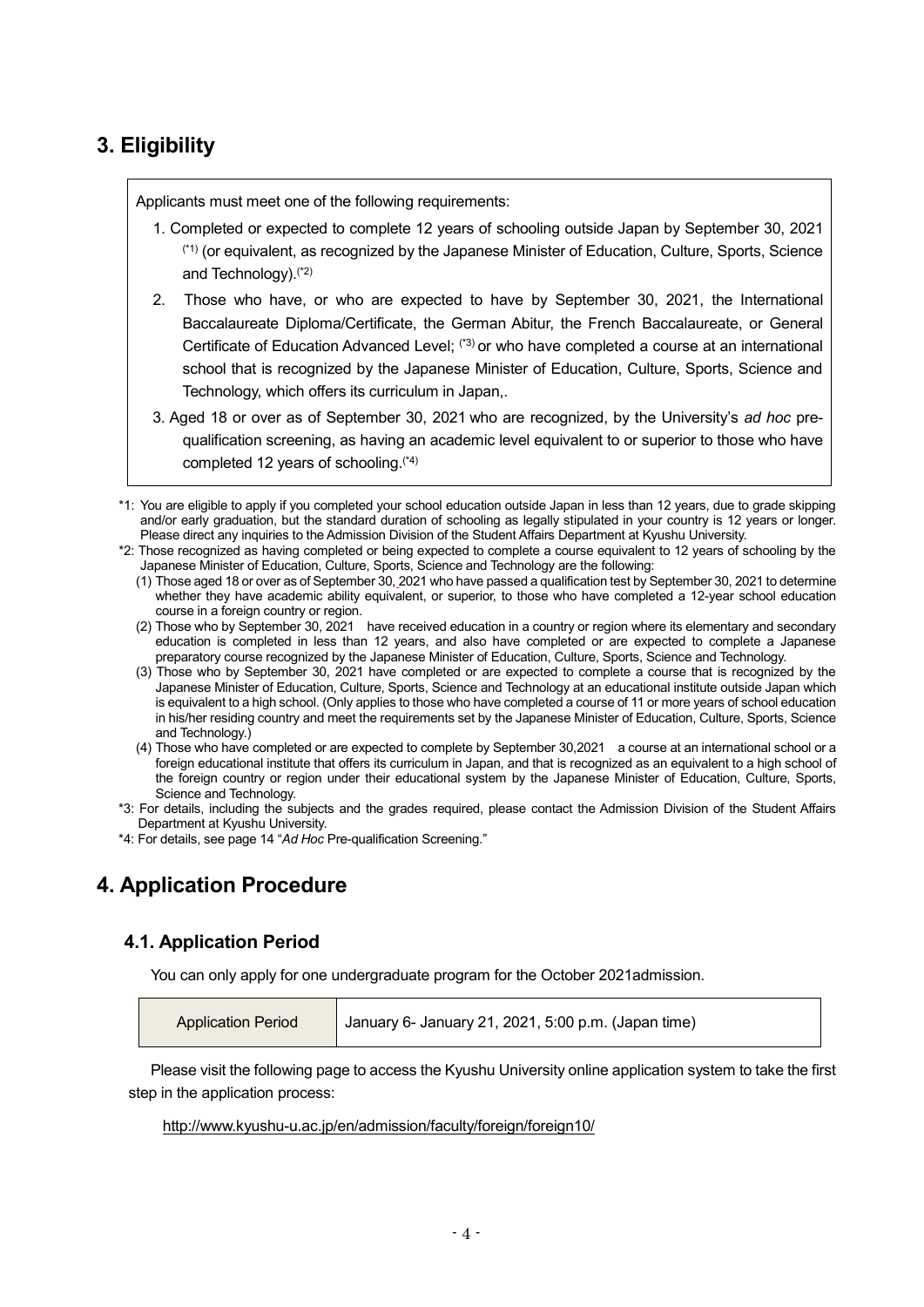After completing the online application registration as well as the Application Form (downloaded from our website), send the Application Form along with the other necessary documents. The application documents **must be received** by the Admission Division of the Student Affairs Department at Kyushu University by 5:00 p.m. on 21<sup>st</sup> January 2021. Please allow enough time for delivery. No application received outside this period will be considered under any circumstances.

## **4.2. Application Fee**

| Applicants             | Those who have only a foreign<br>nationality       | Those who have Japanese<br>nationality* |
|------------------------|----------------------------------------------------|-----------------------------------------|
| <b>Application Fee</b> | 10,000 yen                                         | 17,000 yen                              |
| <b>Payment Period</b>  | January 6- January 21, 2021 5:00 p.m. (Japan time) |                                         |

※ "Those who have Japanese nationality" indicates the person who has dual nationality including Japanese nationality.

The application fee must be paid after registering your application online either by credit card, at a convenience store (only in Japan), through an ATM (only in Japan), through internet banking (only in Japan) or by a telegraphic transfer. All necessary fees to make the payment must be borne by the remitter. Applications will not be accepted until the proof of payment has been received. Please make sure to complete the payment before posting the application documents.

#### **Payment by Telegraphic Transfer**

- All necessary expenses for the telegraphic transfer (commissions and shortages in transferred amount due to fluctuations in exchange rate, etc.) shall be borne by the remitter. Please make sure to pay the exact amount including all necessary fees.
- If you use a payment slip, write "Application Fee" in the space for "Purpose of Remittance", as well as your name, nationality, and "AG" (i.e. the alphabetic code for the Bioresource and Bioenvironment Program) in the space for Message to Payee.

| <b>Bank</b>           | Sumitomo Mitsui Banking Corporation |
|-----------------------|-------------------------------------|
| <b>Branch</b>         | Fukuoka Branch                      |
| <b>Account Type</b>   | Savings Account                     |
| <b>Account Number</b> | 7119240                             |
| <b>Account Holder</b> | Kyushu University                   |
| <b>SWIFT Code</b>     | SMBC JP JT                          |

 Note: In case you do not send your application documents or your application is not accepted for any reason after you have paid your application fee, the full application fee will be refunded upon your request. For those who have Japanese nationality, if you fail to pass the first screening, 13,000 yen will be refunded upon your request.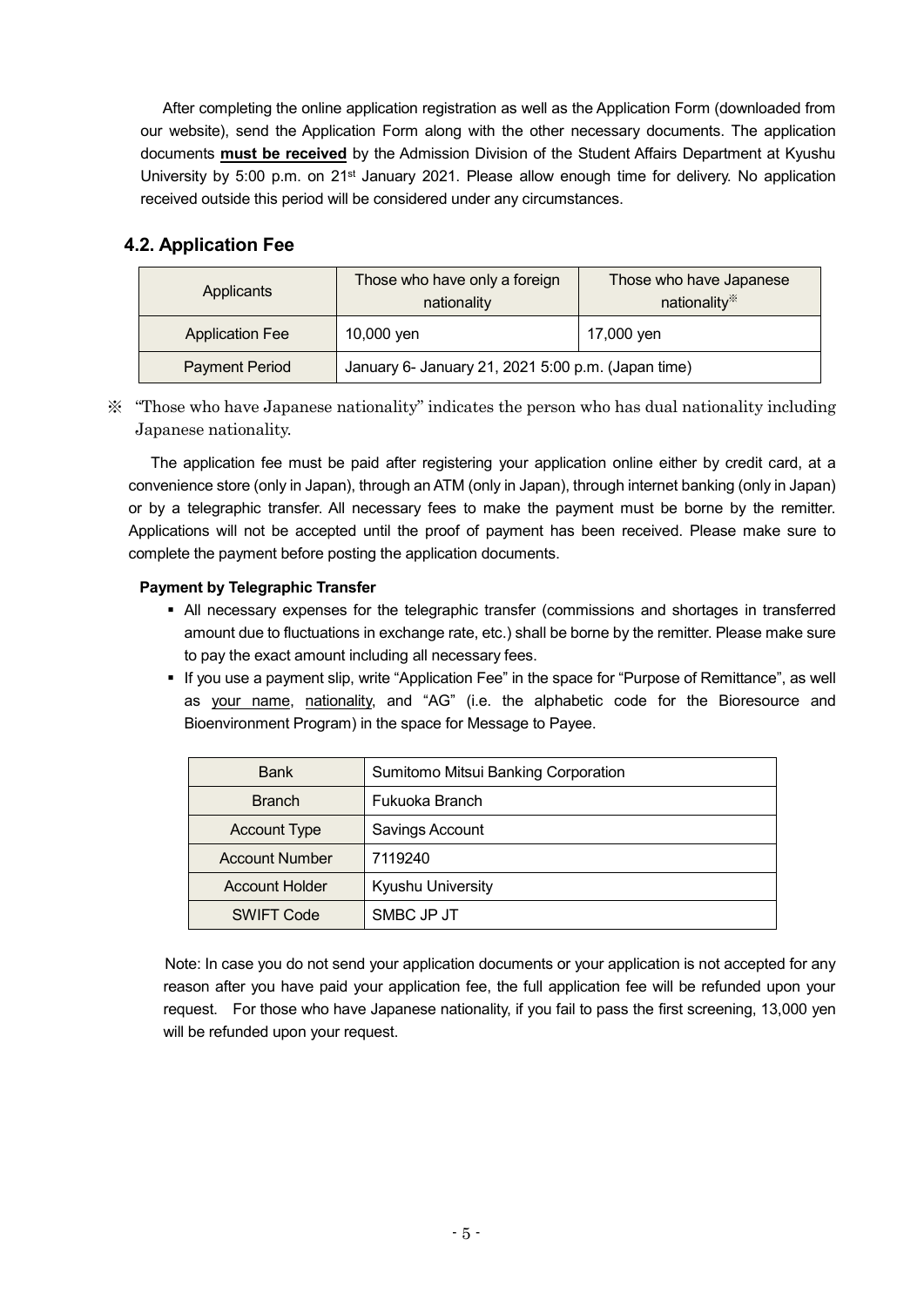#### **4.3. Application Documents**

All application forms and documents should be completed in English. **If the documents are in a language other than English or Japanese, a Japanese or English translation must be attached. The translation must be certified by the Japanese Embassy or an educational institution such as your high school.**

If you submit the originals of your certificates or transcripts that cannot be reissued, we will return them to you after the screening upon your request. Please attach a note to your application specifying the documents to be returned.

We recommend that you submit certified true copies issued by the school you attend or a notary office. You might be required to submit the original documents when necessary.

No uncertified photo copies will be accepted. (Except your passport)

All applicants must take a standardized test (see table for the list of acceptable tests). No application is accepted without the score report of a standardized test.

#### **4.4. Send Application Form and Documents via Registered Mail**

Send all the necessary application documents listed in the table of "Required Documents" to the mailing address below, via registered airmail such as DHL, FedEX, OCS, or EMS to reach us by January 21, 2021. In case you order your test score to be sent directly to Kyushu University from the testing institution, your score needs to reach us by the deadline of the application period. If it reaches us before the application period opens, we will keep it here and add it to your application documents.

- Please remove all staples from application documents and certificates. Documents can be attached using paperclips or similar easily removed binders.
- Please mark all the applications materials with page numbers at the bottom with a pencil. Even if some of the documents have their own page numbers, add the additional page number separately so that we know the order of your application materials.
- If any of the application documents are incomplete, your application will not be accepted.
- Once we accept your application, you can no longer change the program applied for under any circumstances.
- Once submitted, the application documents will not be returned.

Note: Due to the coronavirus pandemic, your application documents may not be able to delivered to our university by post. In the case that our university cannot receive your documents after your application through the internet, we may ask you to submit them via email. For this reason, please be sure to make a copy of all documents before posting them.

#### **Mailing Address**:

Admission Division of Student Affairs Department, Kyushu University 744 Motooka Nishi-ku,Fukuoka 819-0395 Japan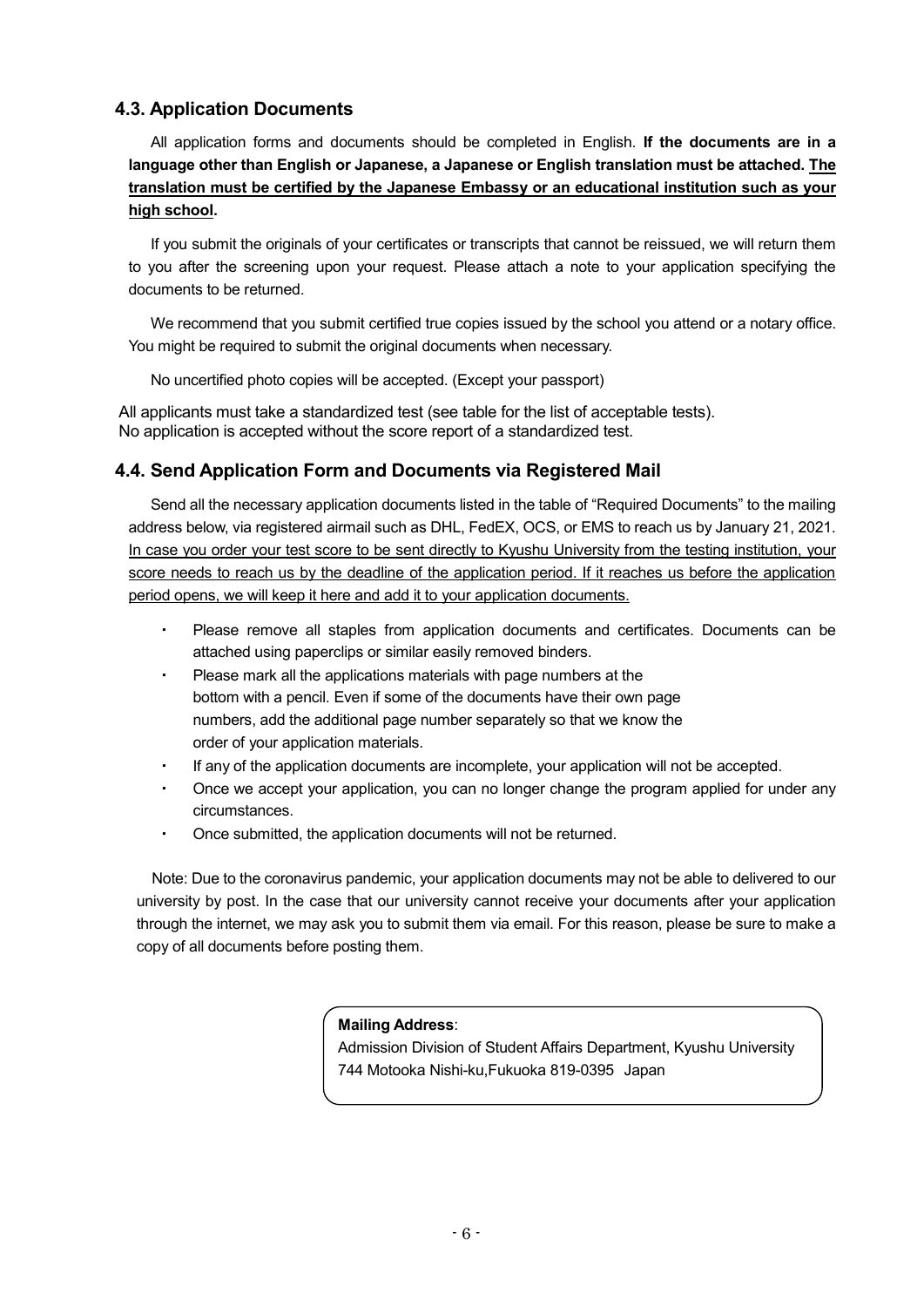|                | <b>Required Documents (Must be sent by post)</b>                                                                                                                                                 |                                                                                                                                                                                                                                                                                                                                                                                                                                                                                                                                                                                                                                                                                                                                                                                                                                                                                                                                                                                                                                                                                                                                                                                                                                                                                                                                                                                                                                                                                                                                                                                                                                                                                                                                                                                                                                           |  |
|----------------|--------------------------------------------------------------------------------------------------------------------------------------------------------------------------------------------------|-------------------------------------------------------------------------------------------------------------------------------------------------------------------------------------------------------------------------------------------------------------------------------------------------------------------------------------------------------------------------------------------------------------------------------------------------------------------------------------------------------------------------------------------------------------------------------------------------------------------------------------------------------------------------------------------------------------------------------------------------------------------------------------------------------------------------------------------------------------------------------------------------------------------------------------------------------------------------------------------------------------------------------------------------------------------------------------------------------------------------------------------------------------------------------------------------------------------------------------------------------------------------------------------------------------------------------------------------------------------------------------------------------------------------------------------------------------------------------------------------------------------------------------------------------------------------------------------------------------------------------------------------------------------------------------------------------------------------------------------------------------------------------------------------------------------------------------------|--|
| 1              | <b>Application Form</b>                                                                                                                                                                          | Please download "Application Form" from our website and fill it out by typing or handwriting. Be sure<br>to sign your name in your own handwriting. Send it along with other necessary documents by post.<br>http://www.kyushu-u.ac.jp/en/admission/faculty/foreign/foreign10/                                                                                                                                                                                                                                                                                                                                                                                                                                                                                                                                                                                                                                                                                                                                                                                                                                                                                                                                                                                                                                                                                                                                                                                                                                                                                                                                                                                                                                                                                                                                                            |  |
| $\overline{2}$ | Receipt of Payment<br>of the Application Fee                                                                                                                                                     | If you make the payment by telegraphic transfer;<br>Submit a copy of the receipt issued by the bank upon payment of the application fee. Please refer to<br>"4.2. Application Fee" for more details.                                                                                                                                                                                                                                                                                                                                                                                                                                                                                                                                                                                                                                                                                                                                                                                                                                                                                                                                                                                                                                                                                                                                                                                                                                                                                                                                                                                                                                                                                                                                                                                                                                      |  |
| 3              | Identification<br>Document<br>* Submit either (A) or (B).                                                                                                                                        | (A) For those with residence status in Japan, submit:<br>* Copies of both sides of your Residence Card (在留カード) or a copy of your Residence Certificate<br>(住民票の写し) from a local government office.<br>(B) For all others, please submit:<br>* A copy of your passport, including the pages with your name, nationality and photograph.<br>* If you do not have a passport, please submit an official document to certify your nationality.<br>*If you have dual citizenship, please submit any of the passports you have.                                                                                                                                                                                                                                                                                                                                                                                                                                                                                                                                                                                                                                                                                                                                                                                                                                                                                                                                                                                                                                                                                                                                                                                                                                                                                                                 |  |
| 4              | Official High School<br>Transcripts and<br><b>Graduation Certificate</b><br>* Submit any one of (A)-<br>(D).                                                                                     | (A) If you have already graduated from<br>high school, submit:<br>* The original of the transcript with all<br>your high school grades (three/four<br>Additional Notes for (A) and (B)<br>years); and<br>* The original of your high school<br>(a) If your transcript does not include your rank or GPA,<br>graduation certificate or your diploma.<br>submit the transcript and other official documents<br>(B) If you are still in high school, submit:<br>from your school stating your academic standing.<br>* The original of the transcript with all<br>your high school grades up to the latest<br>(b) If you have attended more than one high school, due<br>semester; and<br>to transferring or other reasons, submit the original of<br>* The original of an official document<br>your transcript for each high school attended.<br>stating that you are expected to<br>However, if your current/last high school has certified<br>graduate by September 30, 2021.<br>your academic records from your previous school(s)<br>* Please note that once you are admitted,<br>and issues one transcript with all your high school<br>you will be asked to submit the originals<br>grades (three/four years), just submit the transcript<br>of your complete transcript and your<br>issued by the final school.<br>high school graduation certificate or<br>your diploma.<br>(C) If you have the International Baccalaureate, the German Abitur, the French Baccalaureate, or GCE<br>A-Level, submit:<br>* The originals of your qualification diploma and your transcript.<br>(D) If you have passed the ad hoc pre-qualification screening by Kyushu University, submit:<br>* A copy of the Certificate of Eligibility for Application to Kyushu University and the original of the<br>transcript with all your high school grades. |  |
| 5              | Score Report of<br><b>Standardized Test</b><br>(Score reports (A)<br>whose test dates are<br>prior to June 2019 are<br>not valid.)<br>* Submit any one of (A)-<br>(E).<br>Note )<br>Applications | (A) For those who have taken the Examination for Japanese University Admission for International<br>Students (EJU), submit:<br>* An official score report (notification/copy) of the following subjects.<br>Course 2<br><b>Mathematics</b><br>Science<br>Select two subjects from Physics, Chemistry and Biology<br>* Both English and Japanese are acceptable as the language of examination.<br>* For details of the Examination, visit the website of the Japan Student Services Organization at<br>www.jasso.go.jp/index e.html.<br>(B) For those who have taken SAT Subject Tests, submit:<br>* An official score report of the following subjects.<br>Level 1 or 2 (Either will do)<br><b>Mathematics</b><br>Select two subjects from Biology (Either E or M will do), Physics, and<br>Science<br>Chemistry.<br>* The College Board Code for Kyushu University: 3135                                                                                                                                                                                                                                                                                                                                                                                                                                                                                                                                                                                                                                                                                                                                                                                                                                                                                                                                                                |  |
|                | without your score report<br>won't be accepted.                                                                                                                                                  | * For further information about SAT, visit the website of the College Board at<br>sat.collegeboard.com/home.                                                                                                                                                                                                                                                                                                                                                                                                                                                                                                                                                                                                                                                                                                                                                                                                                                                                                                                                                                                                                                                                                                                                                                                                                                                                                                                                                                                                                                                                                                                                                                                                                                                                                                                              |  |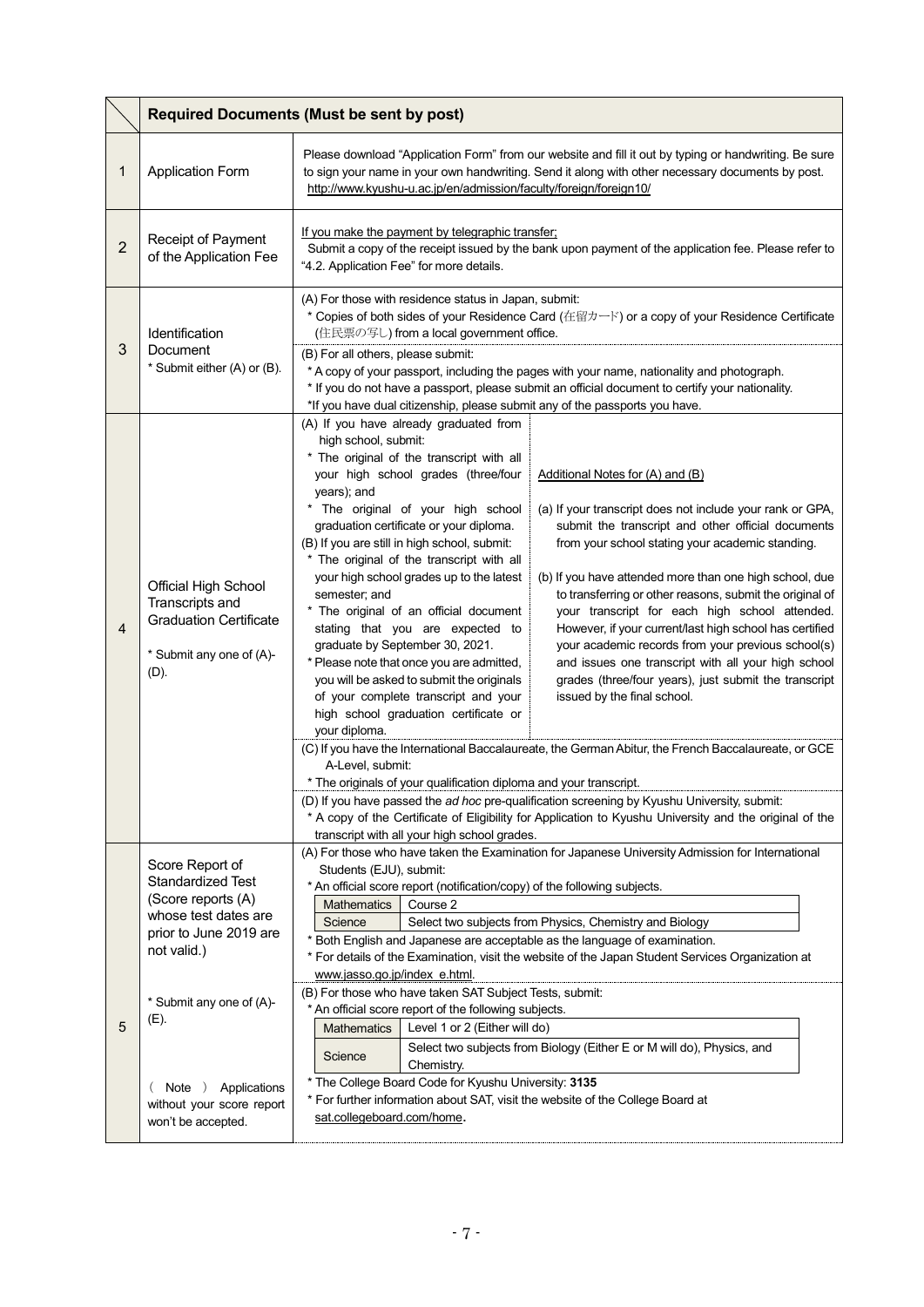|   |                           | (C) For those who have taken GCE A/AS Level, submit:                                                                                                    |
|---|---------------------------|---------------------------------------------------------------------------------------------------------------------------------------------------------|
|   |                           | * An official score report of two subjects - 1 subject from Group A and 1 subject from Group B.                                                         |
|   |                           | Mathematics, Physics<br>Group A                                                                                                                         |
|   |                           | Group B<br>Chemistry, Biology                                                                                                                           |
|   |                           | * The score report of IAL-A/AS Level is also accepted instead of GCE-A/AS Level.                                                                        |
|   |                           | * No additional document is required if you are submitting your complete GCE transcripts for "4.3.                                                      |
|   |                           | Application Documents - 4 (C)."                                                                                                                         |
|   |                           | * If you do not yet have your final score report, you can submit predicted grades from the school.                                                      |
|   |                           | (D) For those who have taken College Scholastic Ability Test (CSAT) of South Korea submit:                                                              |
|   |                           | * An official score report of Mathematics and Science (two from three subjects indicated below).                                                        |
|   |                           | <b>Mathematics</b><br><b>Mathematics</b>                                                                                                                |
|   |                           | Select two subjects from Physics, Chemistry, and Biology<br>Science                                                                                     |
|   |                           |                                                                                                                                                         |
|   |                           | (E) For those who have or are expected to have the International Baccalaureate (IB) Diploma,<br>submit:                                                 |
|   |                           | * An official score report of your IB final assessment. The grades of Group 4 (Sciences) and Group                                                      |
|   |                           | 5 (Mathematics) will be used for the screening.                                                                                                         |
|   |                           | * No additional document is required if you are submitting your complete IB transcript and your IB<br>diploma for "4.3. Application Documents - 4 (C)." |
|   |                           | * If you do not yet have your final IB grades, submit the original of the complete predicted grades                                                     |
|   |                           | report with an official seal of your school. Please note that once you are admitted, you will be asked                                                  |
|   |                           | to submit the originals of your IB diploma and final assessment scores. Your admission may be                                                           |
|   |                           | rescinded if you fail to submit your IB diploma or your final grades differ significantly from the<br>predicted grades submitted with application.      |
|   |                           |                                                                                                                                                         |
|   |                           | Mandatory only for those listed below:                                                                                                                  |
|   |                           | (1) Those submitting the scores of EJU or CSAT of South Korea.                                                                                          |
|   |                           | (2) Those submitting the scores of International Baccalaureate taken in French or Spanish.                                                              |
|   |                           | For all others, submission of English proficiency test score is optional.                                                                               |
|   |                           | (A) TOEFL (Test of English as a Foreign Language)                                                                                                       |
|   |                           | * Submit your " <b>Institutional score report or Test Taker Score Report</b> ". [iBT (including Special                                                 |
|   | Test scores of English    | Home Edition), PBT or TOEFL ITP Plus for China Solution]                                                                                                |
|   |                           | The institution code for Kyushu University: 0411                                                                                                        |
|   |                           | Please make sure to take the test, order your score to be directly sent to Kyushu University                                                            |
|   | Proficiency Test          | before the application period begins and input your TOEFL Appointment Number when                                                                       |
|   | (Score reports whose      | registering Kyushu University on-line application.<br>* For detailed information on TOEFL, visit the test's official website at www.toefl.org/.         |
|   | test dates are prior to   |                                                                                                                                                         |
| 6 | January 2019 are not      | (B) TOEIC (Test of English for International Communication) Listening and Reading Test                                                                  |
|   | valid.)                   | * Submit your official TOEIC score certificate.                                                                                                         |
|   | * Submit any one of (A)-  | * For detailed information on TOEIC, visit the test's official website at toeic.or.jp/toeic_en/.                                                        |
|   | (D), if the submission of | (C) IELTS (International English Language Testing System)                                                                                               |
|   | English test score is     | * Submit your official IELTS (Academic Module) test report or IELTS Indicator.                                                                          |
|   | mandatory.                | If you input your IELTS Test Report Form (TRF) Number when registering Kyushu University on-                                                            |
|   |                           | line application, you are not required to submit the official score report.                                                                             |
|   |                           | *In case of submitting IELTS Indicator Score, print out the screen that shows your IELTS Indicator                                                      |
|   |                           | Score ID, and submit it.                                                                                                                                |
|   |                           | * For detailed information on IELTS, visit the test's official website at www.ielts.org/.                                                               |
|   |                           | (D) Cambridge ESOL Examinations                                                                                                                         |
|   |                           | * Submit your official Cambridge ESOL Examination (FCE, CAE or CPE) certificate or your official                                                        |
|   |                           | statement of results.                                                                                                                                   |
|   |                           | * For detailed information on Cambridge ESOL Examinations, visit the test's official website at                                                         |
|   |                           | cambridgeesol.org/.                                                                                                                                     |

# **5. Screening Process**

The University's evaluation process consists of two screenings – first and second.

#### **5.1. First Screening**

The first screening is done based on a comprehensive evaluation of the submitted documents. The application ID numbers of the first screening qualifiers will be posted at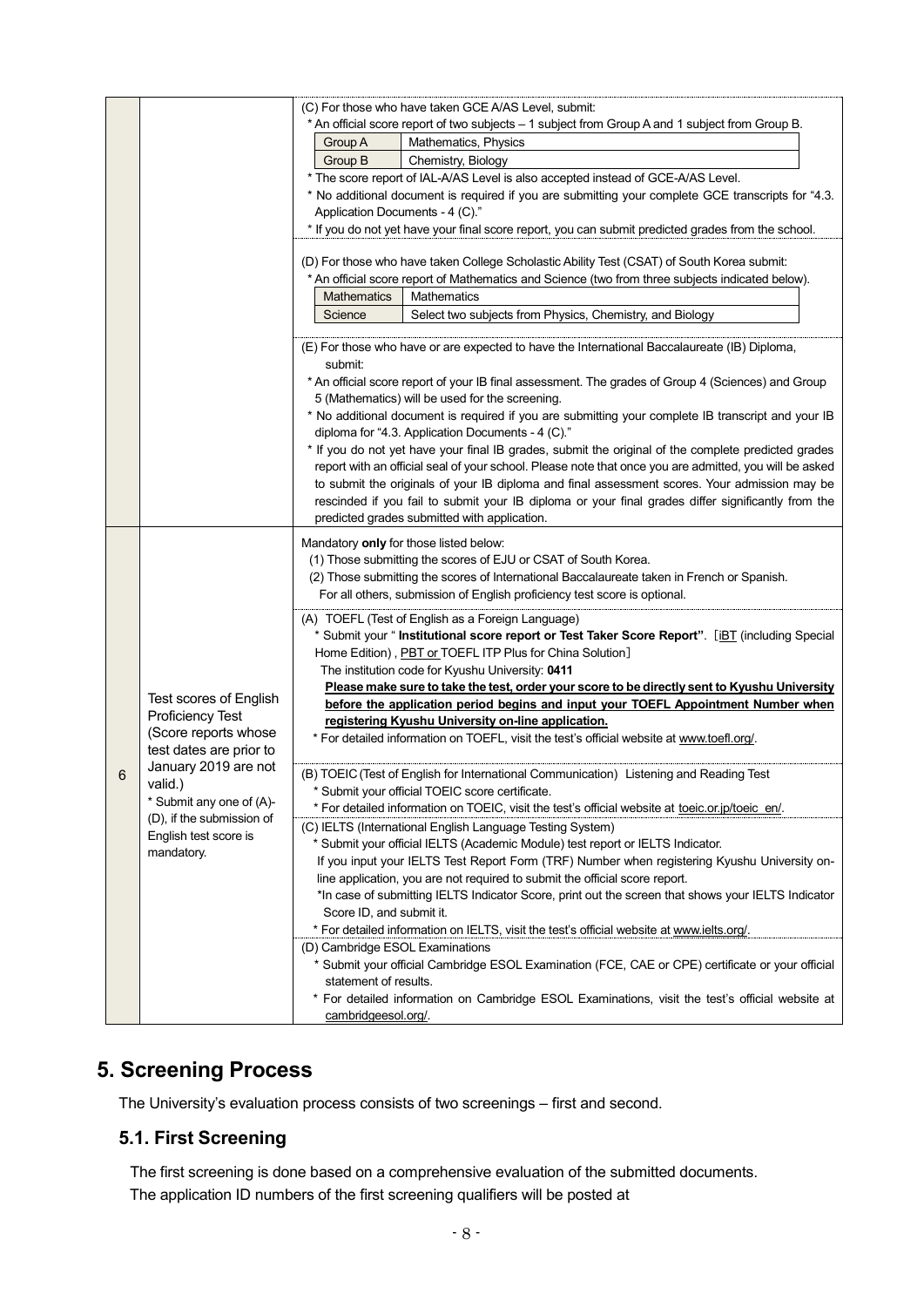[http://www.kyushu-u.ac.jp/en/admission/faculty/foreign/foreign10/.](http://www.kyushu-u.ac.jp/en/admission/faculty/foreign/foreign10/) 

#### 【**Application ID Number**】

You can check your application ID number using your on-line registration number on the same page any time after February 15.

| ∆Announcement Date | February 15, 2021, 11:00 a.m. (Japan time) |
|--------------------|--------------------------------------------|
|--------------------|--------------------------------------------|

#### **5.2. Second Screening**

The applicants who have successfully passed the first screening will proceed to the second screening, which consists of a comprehensive evaluation of submitted documents and an interview.

In principle, interviews will be held in countries where applicants reside during the period shown below. In cases where we cannot conduct on-site interviews, we will arrange telephone, remote conference system, or other communication devices to interview qualified candidates.

| Country         | Interview Location | Interview Period (Estimated)  |
|-----------------|--------------------|-------------------------------|
| Japan           | Fukuoka            | February 24 to 26, 2021       |
| Other countries | On-line interview  | February 18 to March 11, 2021 |

**Details of the second screening will be provided after the first screening.**

### **6. Applicants with Disabilities**

The University provides consultation for applicants with disabilities who may require special arrangements during the second screening or in classes after enrollment. Please contact the Admission Division as soon as possible prior to the application process as it sometimes takes extra time to decide on the arrangements required depending on the situation. (Consultation Deadline: December 14, 2020)

Admission Division[: nyu-inquiry@jimu.kyushu-u.ac.jp](mailto:nyu-inquiry@jimu.kyushu-u.ac.jp)

## **7. Admission Decision Announcement**

The application ID numbers of successful applicants will be posted on the date below at [http://www.kyushu](http://www.kyushu-u.ac.jp/en/admission/faculty/foreign/foreign10/)[u.ac.jp/en/admission/faculty/foreign/foreign10/.](http://www.kyushu-u.ac.jp/en/admission/faculty/foreign/foreign10/) The result notification will also be mailed on the same day to all successful applicants.

| Announcement Date | March 25, 2021, 11:00 a.m. (Japan time) |
|-------------------|-----------------------------------------|
|                   |                                         |

## **8. Enrollment Procedure**

Information regarding enrollment will be sent to all successful applicants after the second screening.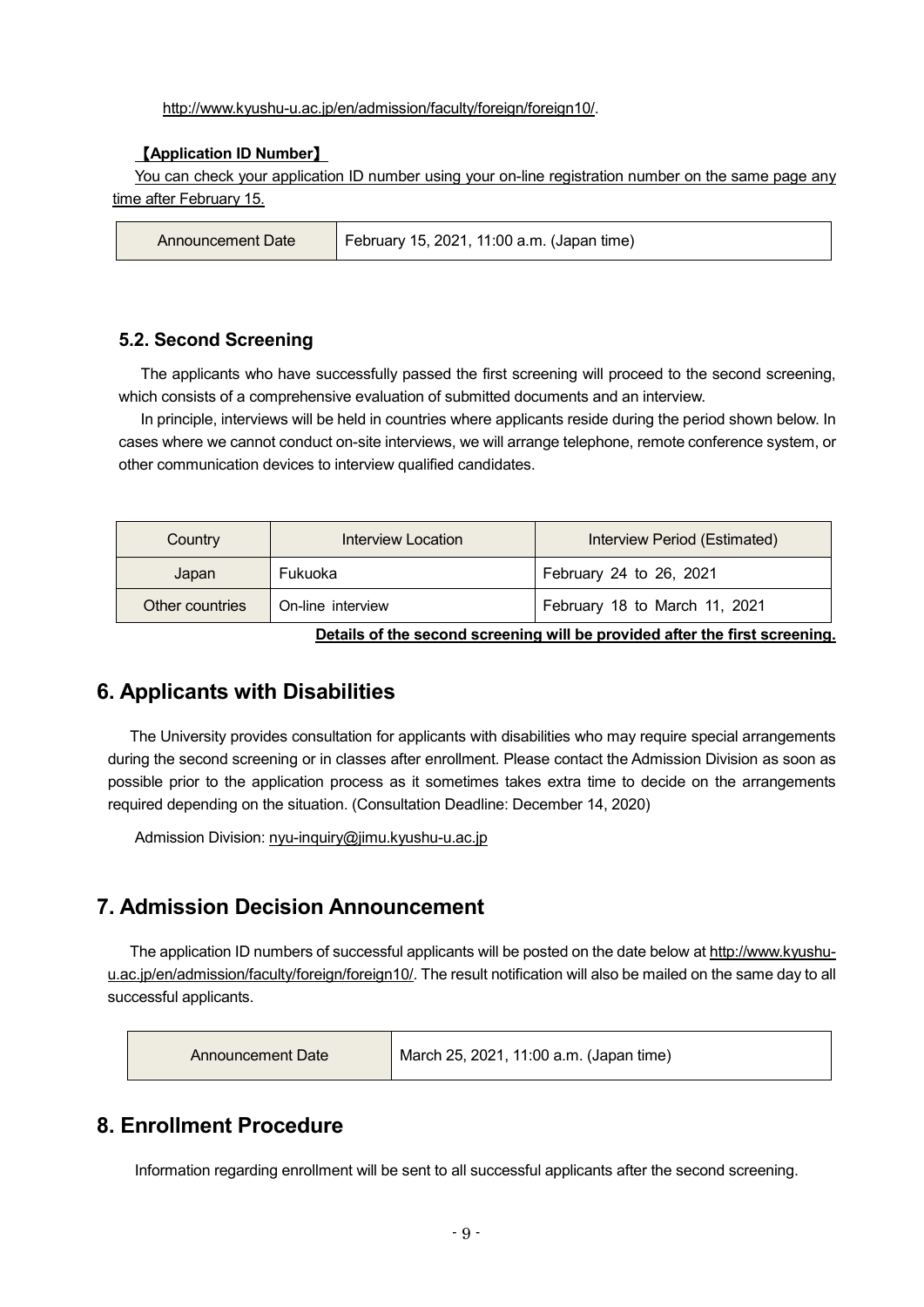The enrollment fee must be paid during the payment period. Submit the receipt for the payment to make your enrollment official by the enrollment procedure deadline shown below. In case you do not complete the enrollment procedure by the deadline, you will be regarded as withdrawing from admission.

| <b>Enrollment Fee</b>                | 282,000 Yen                                        |
|--------------------------------------|----------------------------------------------------|
| <b>Payment Period</b>                | March 29 - April 16, 2021, 11:00 p.m. (Japan time) |
| <b>Enrollment Procedure Deadline</b> | April 19, 2021                                     |

Notes:

- The enrollment fee will not be refunded under any circumstances.
- The amount of the enrollment fee is subject to change. Details will be provided with the admission announcement.
- We have an enrollment fee payment deferment system. If you have difficulty paying it during the above period, please contact us.

# **9. Financial Aid and Other Benefits**

Note: The terms of the scholarship and other aid are subject to change without prior notice.

#### **9.1. Exemption of Half Tuition**

You are entitled to receive an exemption of half tuition for the first year (two semesters) if you hold a foreign nationality only and meet ALL of the following three conditions:

- 1. You have acquired a qualification to apply for Kyushu University outside Japan.
- 2. You reside outside Japan at the time of application.
- 3. You will obtain a new student visa and enter Japan to study at Kyushu University.

Unit (Japanese Yen)

| Tuition                            | <b>Original Amount</b><br><b>After Exemption</b> |                                         |
|------------------------------------|--------------------------------------------------|-----------------------------------------|
| 1st year<br>(per semester)         | 267,900                                          | 133,950                                 |
| 2nd year onwards<br>(per semester) | 267,900                                          | It will be changed by application $*$ . |

\*Kyushu University has a support system for exemption of either the whole, half, or quarter of the tuition fee for one semester, and students can apply for exemption after enrollment.

#### **9.2. JAPANESE GOVERNMENT (MEXT) SCHOLARSHIP**

If our application for designated MEXT scholarship places is successful, then those students who apply for the school of Engineering or International Undergraduate Program in Bioresource and Bioenvironment in 2021 – 2023 will be able to apply for these scholarships.

(a) Eligibility: Successful applicants with outstanding screening results are eligible to apply.

- (b) Duration, amount of monthly allowance and other benefits:
- Four years with 119,000 yen per month
- Exemption from the enrollment fee and the tuition fee (for four years)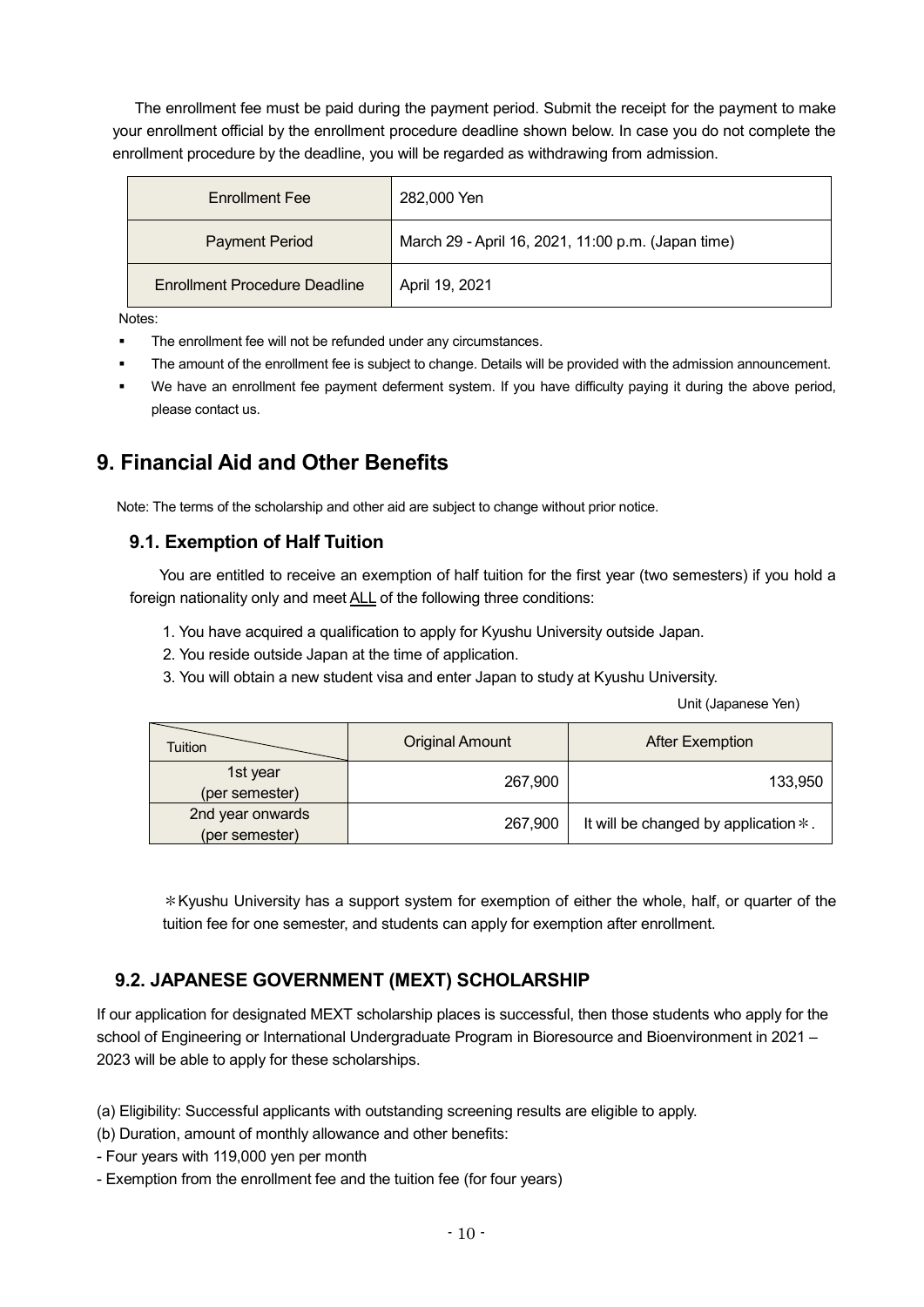- Airline tickets are provided for you to come to Japan for enrollment and to go back to your country after graduation.

(c) Only a limited number of MEXT scholarships are usually available. Kyushu University will select the most outstanding of the successful applicants and, after contacting them individually, recommend them to the MEXT.

For further details of MEXT scholarships, please refer to the following page.

[http://www.mext.go.jp/component/a\\_menu/education/detail/\\_\\_icsFiles/afieldfile/2017/04/21/1384516\\_02.pdf](http://www.mext.go.jp/component/a_menu/education/detail/__icsFiles/afieldfile/2017/04/21/1384516_02.pdf)

#### **9.3. Kyushu University International Undergraduate Scholarship**

Up to 10 successful applicants in our undergraduate programs for the October admission (excluding MEXT Scholarship recipients) may receive this scholarship. From the second year onwards, a maximum of 10 students with a GPA of 3.0 or higher from the previous year will receive this scholarship.

(a) Eligibility: You may apply if you hold a foreign nationality only (applicants with dual nationality that includes Japanese as one of their nationalities are not eligible) and meet ALL of the following three conditions:

- 1. You have acquired a qualification to apply for Kyushu University outside Japan.
- 2. You reside outside Japan at the time of application.
- 3. You will obtain a new student visa and enter Japan to study at Kyushu University.

#### (b) Amount of monthly allowance: 60,000 yen per month

(c) How to apply: You can apply by filling out the section for scholarship application in the application form.

#### **9.4. The Monbukagakusho Honors Scholarship for Privately Financed International Students**

Some successful applicants in our undergraduate programs for the October admission (excluding MEXT Scholarship recipients) may receive this scholarship.

- (a) Eligibility: Successful applicants who reside outside of Japan
- (b) Amount of monthly allowance: 48,000 yen per month for 6 months
- (c) How to apply: No application required.

Kyushu University will recommend students with excellent examination results after enrollment.

#### **9.5. Dormitory**

All successful applicants will be guaranteed a room in a university dormitory for six months during the first year. The students themselves will be responsible for the rent (around 20,000 yen a month).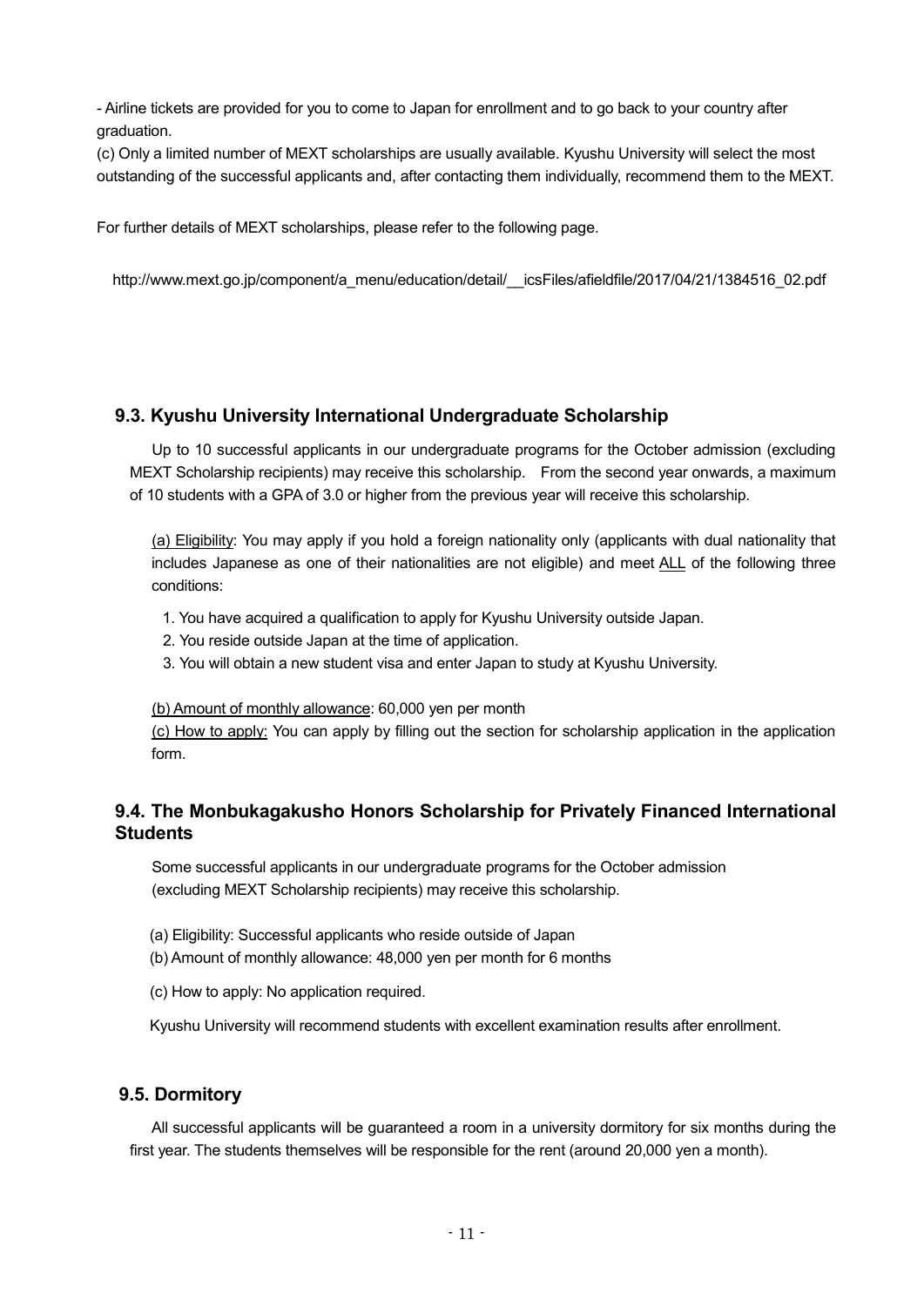## **10. Tuition Fees**

Payment of the tuition fee should be made by bank transfer from your bank account after admission to Kyushu University. The payments of tuition for the Autumn and the Spring Semesters are to be made in late October and late April, respectively. Payments have to be made by the deadline set by the University.

#### 【Payment for the First Year】

With the exemption of half tuition:

Fees **Original** Amount Amount After **Exemption** One time Enrollment Fee (payment period: March 29–April 16, 2021, <sup>11</sup> p.m., Japan time) 282,000 282,000 Tuition Fee for the Autumn Semester 2021 267,900 133,950 Tuition Fee for the Spring Semester 2022 **267,900** 133,950 Total Payment for 2021–2022 | 817,800 | 549,900 Unit (Japanese Yen)

Without the exemption of half tuition:

| Fees                                                                        |         |
|-----------------------------------------------------------------------------|---------|
| One time Enrollment Fee                                                     |         |
| 282,000<br>(payment period: March 30 - April 15, 2021, 11 p.m., Japan time) |         |
| Tuition Fee for the Autumn Semester 2021                                    |         |
| Tuition Fee for the Spring Semester 2022                                    |         |
| Total Payment for 2021-2022                                                 | 817,800 |

Notes:

- ① The tuition fees listed above are subject to change without prior notice. New fees will be applied if changed.
- ② The above fees do not include health insurance, alumni association fee, books, etc.

## **11. Disclosure of Grades in the Admission Screenings 2021**

- (1) We will disclose grades given in the admission screenings 2021 upon request from the applicant him/herself. Overall grades given to you in the first and second screenings will be disclosed respectively.
- (2) Documents required to make a disclosure request:
	- a. Grades Disclosure Request Form (available for download during the request period stated below) <http://www.kyushu-u.ac.jp/en/admission/faculty/foreign/foreign10/>
	- b. Photocopy of your valid ID
- (3) The applicant may make the disclosure request in person at the counter of the Admission Division at Kyushu University. We will accept your request during the period from October 1 to 29, 2021, except on Saturdays, Sundays, and public holidays. (Office hours: 9 a.m. to 5 p.m.)
- (4) Regarding those who live away from, or have some other reasons for not being able to come to Kyushu University, we will accept the request via post as well. Please send all the documents stated above as well as a self-addressed envelope with postal stamps (522 yen stamp if you reside in Japan, and 11 international reply coupons for overseas residents) to the address below via registered mail during the request period stated above.

#### **Mailing Address**:

י ווטוסו<br>. . . . . Admission Division of Student Affairs Department, Kyushu University 744 Motooka Nishi-ku,Fukuoka 819-0395 Japan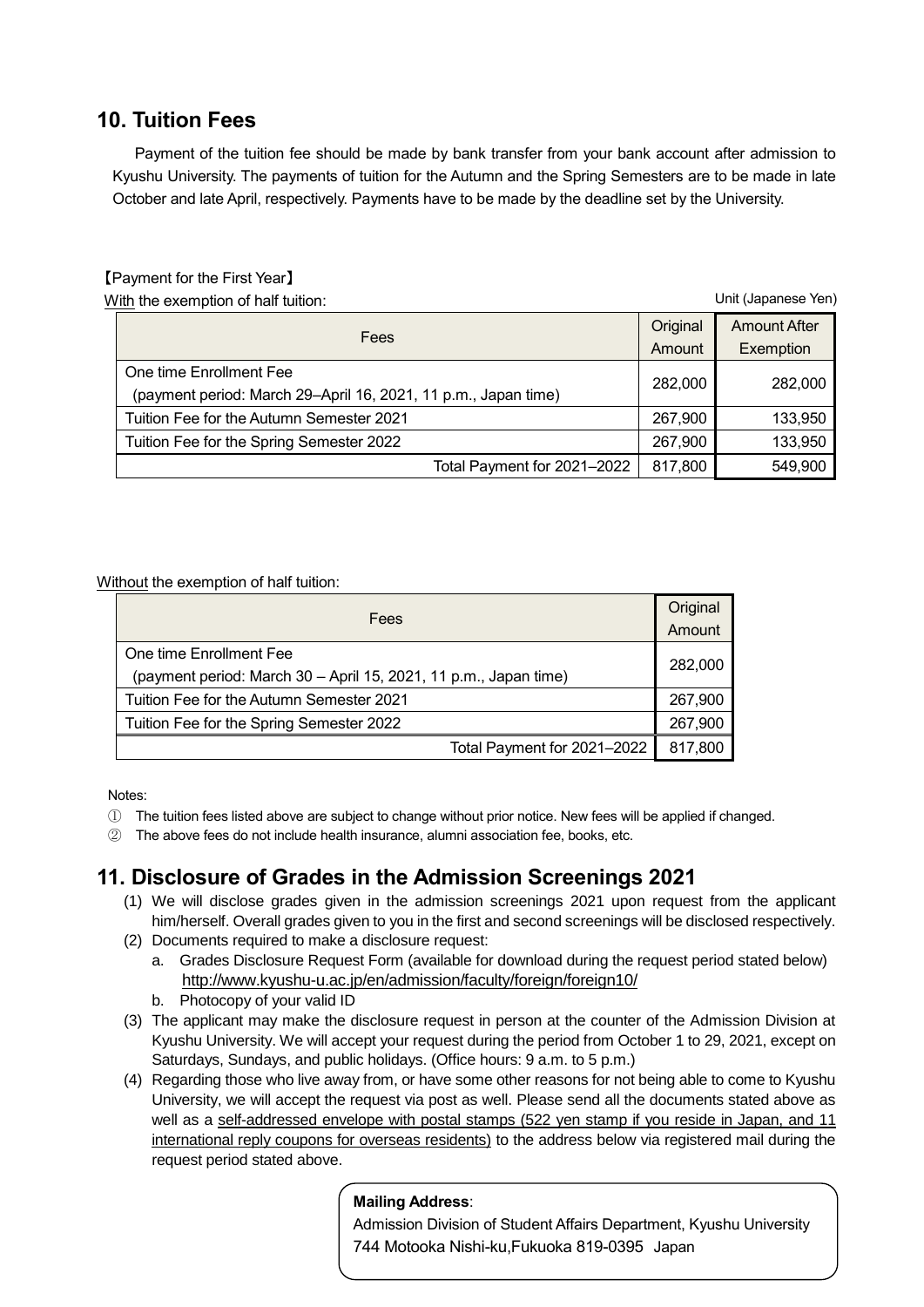# **12. Other Important Information**

#### **12.1. Additional Remarks about Applications**

- (a) Once your application is accepted, the application fee will not be refunded.
- (b) E-mail/telephone inquiries regarding screening results will not be answered.
- (c) If there is any wrongdoing or misconduct related to your examination or application documents, your admission will be withdrawn.

#### **12.2. Personal Information**

#### **12.2.1. Use of Personal Information**

- (a) Personal information provided for your application will be used exclusively for the University's screening process and the following purposes:
	- The names, addresses and other information of successful applicants will be used for enrollment procedures.
	- **Test scores and other documents will be used to award scholarships.**
- (b) Academic records and other personal information used in the screening process will be retained by the University and used for statistical purposes, but the individual names will not be given.
- (c) Personal information provided for your application will not be used for any other purposes or provided to a third party without your permission, except in cases stipulated in Article 9 of the Law Concerning Preservation of Information Held by Incorporated Administrative Agencies, etc.
- (d) Please read the following page to learn about the privacy policy of Kyushu University.
- http://www.kyushu-u.ac.jp/en/website/privacypolicy/

#### **12.2.2. Outsourcing**

Data processing of the information submitted for your application will be outsourced.

#### **12.3. Visa Application Process**

For you to obtain any necessary documents to apply for a student visa, you will be required to submit a bank statement with sufficient balance for you to stay in Japan for 12 months, which is 960,000 yen (80,000 yen x 12).

#### **12.4 Purchase/preparation of your personal computer**

In university life, a personal computer is an essential tool for study, writing reports, researching background material, registering for classes and so on. You need to prepare a personal computer before you come to Japan.

Once enrolled all students are allowed to install and use free of charge Microsoft Office and anti-virus software for Microsoft Windows or Apple OS provided by Kyushu University.